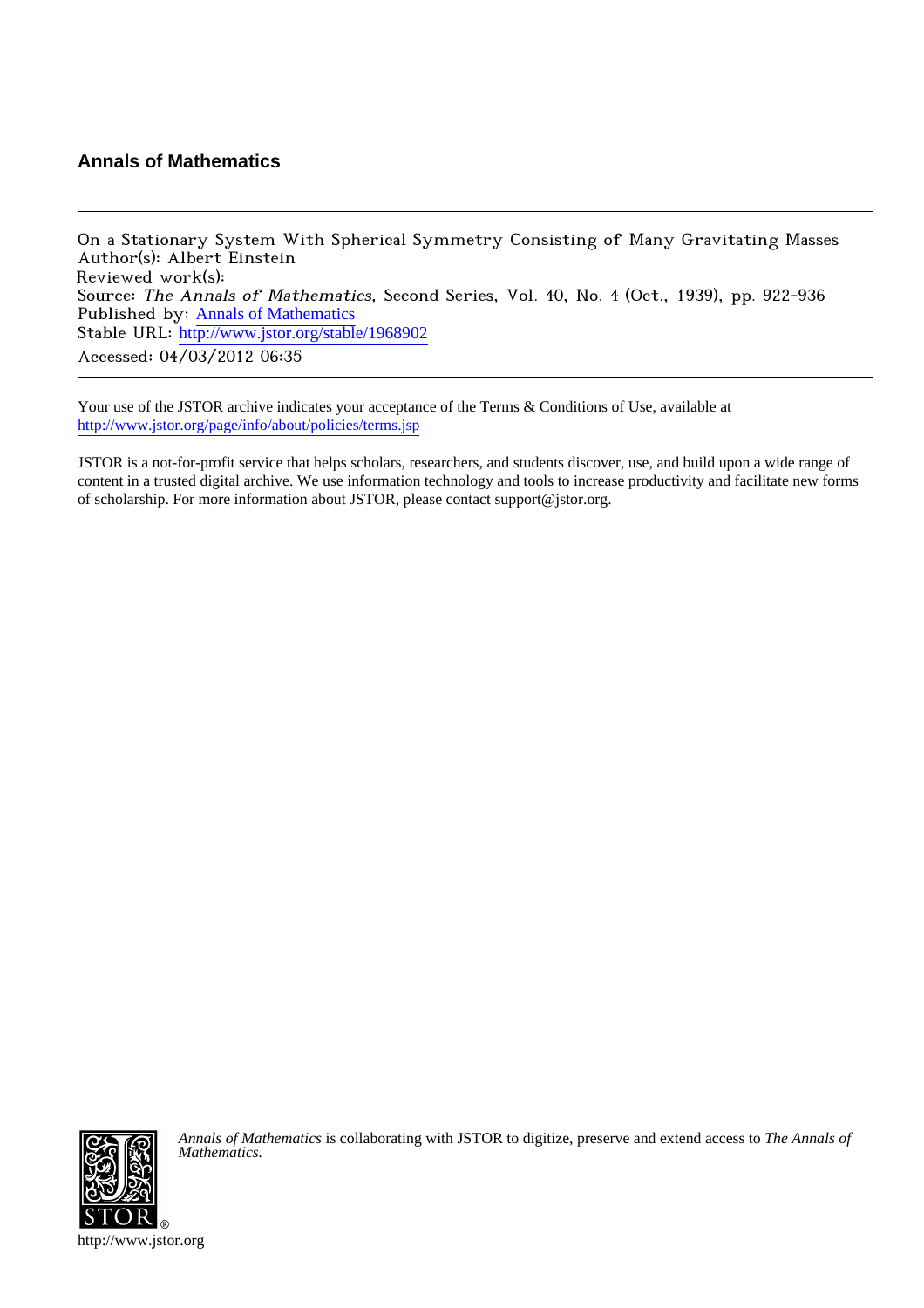# ON A STATIONARY SYSTEM WITH SPHERICAL SYMMETRY CONSISTING OF MANY GRAVITATING MASSES

BY ALBERT EINSTEIN

(Received May 10, 1939)

If one considers Schwarzschild's solution of the static gravitational field of spherical symmetry

(1) 
$$
ds^{2} = -\left(1 + \frac{\mu}{2r}\right)^{4} (dx_{1}^{2} + dx_{2}^{2} + dx_{3}^{2}) + \left(\frac{1 - \frac{\mu}{2r}}{1 + \frac{\mu}{2r}}\right)^{2} dt^{2}
$$

it is noted that

$$
g_{44} = \left(\frac{1-\frac{\mu}{2r}}{1+\frac{\mu}{2r}}\right)^2
$$

vanishes for  $r = \mu/2$ . This means that a clock kept at this place would go at the rate zero. Further it is easy to show that both light rays and material particles take an infinitely long time (measured in "coordinate time") in order to reach the point  $r = \mu/2$  when originating from a point  $r > \mu/2$ . In this sense the sphere  $r = \mu/2$  constitutes a place where the field is singular. ( $\mu$  represents the gravitating mass.)

There arises the question whether it is possible to build up a field containing such singularities with the help of actual gravitating masses, or whether such regions with vanishing  $q_{44}$  do not exist in cases which have physical reality. Schwarzschild himself investigated the gravitational field which is produced by an incompressible liquid. He found that in this case, too, there appears a region with vanishing  $q_{44}$  if only, with given density of the liquid, the radius of the field-producing sphere is chosen large enough.

This argument, however, is not convincing; the concept of an incompressible liquid is not compatible with relativity theory as elastic waves would have to travel with infinite velocity. It would be necessary, therefore, to introduce a compressible liquid whose equation of state excludes the possibility of sound signals with a speed in excess of the velocity of light. But the treatment of any such problem would be quite involved; besides, the choice of such an equation of state would be arbitrary within wide limits, and one could not be sure that thereby no assumptions have been made which contain physical impossibilities.

One is thus led to ask whether matter cannot be introduced in such a way that questionable assumptions are excluded from the very beginning. In fact this can be done by choosing, as the field-producing mass, a great number of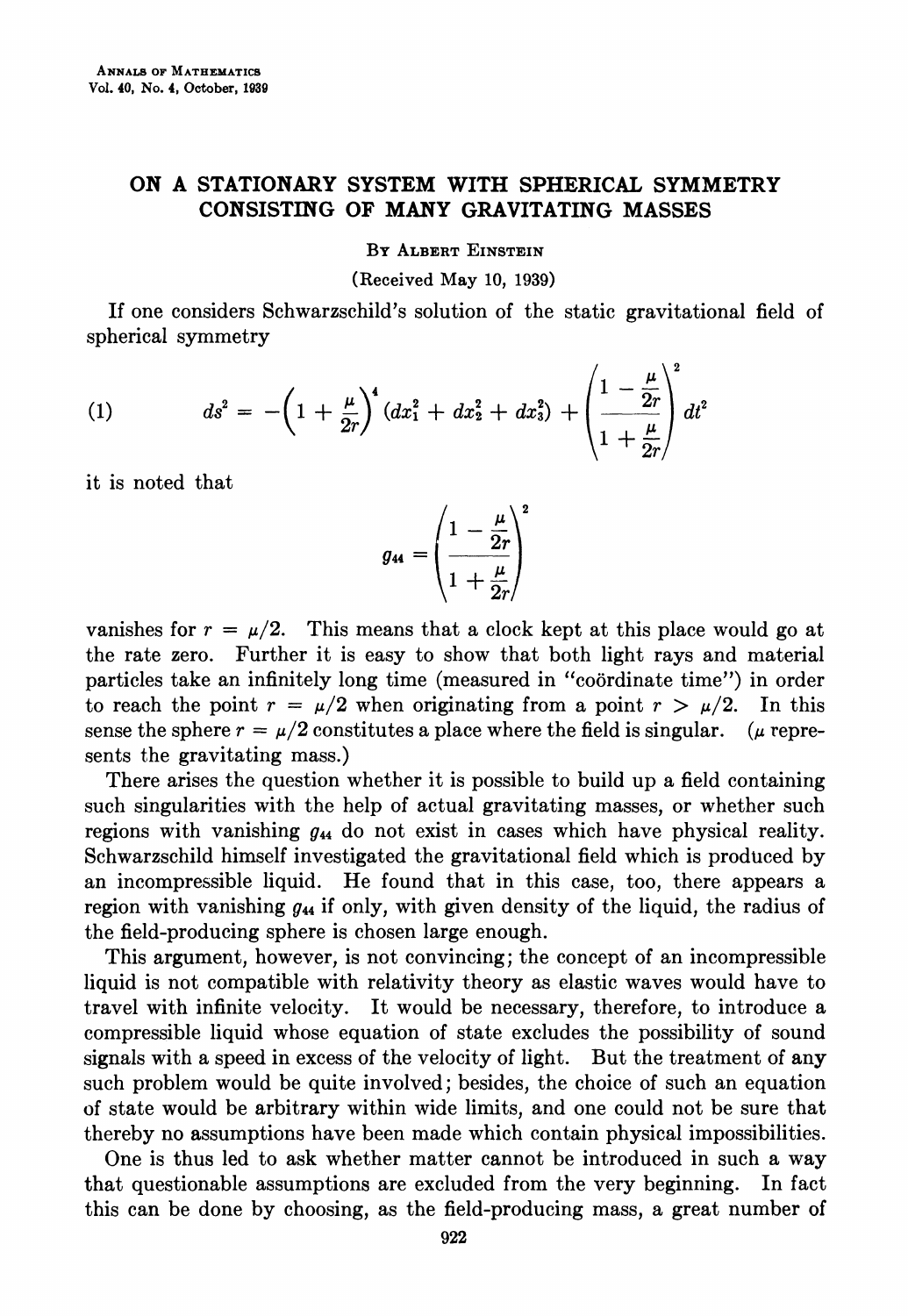small gravitating particles which move freely under the influence of the field produced by all of them together. This is a system resembling a spherical star cluster. Hereby we may proceed as if the field, in which the particles are moving, were produced by a continuous mass distribution of spherical symmetry, corresponding to the whole of the particles.

We can further simplify our considerations by the special assumption that all particles move along circular paths around the center of symmetry of the cluster. Even in this case it is still possible to choose arbitrarily the radial distribution of mass density. The result of the following consideration will be that it is impossible to make  $g_{44}$  zero anywhere, and that the total gravitating mass which may be produced by distributing particles within a given radius, always remains below a certain bound.

# 1. On the paths of the particles and their spacial distribution

By a suitable choice of the radial coordinate, it is possible to obtain the gravitational field of the cluster of spherical symmetry in the form

(2) 
$$
ds^2 = -a(dx_1^2 + dx_2^2 + dx_3^2) + b dt^2,
$$

whereby a and b are functions of  $r = (x_1^2 + x_2^2 + x_3^2)^{\frac{1}{2}}$ . First we shall investigate the circular motion of one particle around the center of symmetry. Suppose, for instance, this motion takes place within the plane  $x_3 = 0$ . Through the introduction of polar coordinates

$$
x_3 = r \cos \vartheta,
$$
  
\n
$$
x_1 = r \sin \vartheta \cos \varphi,
$$
  
\n
$$
x_2 = r \sin \vartheta \sin \varphi,
$$

(2) assumes the form

(2a) 
$$
ds^{2} = -a[dr^{2} + r^{2}(d\vartheta^{2} + \sin^{2}\vartheta d\varphi^{2})] + b dt^{2}.
$$

The field is characterized by

$$
g_{11} = -a,
$$
  $g_{33} = -ar^2 \sin^2 \vartheta,$   
 $g_{22} = -ar^2,$   $g_{44} = b,$ 

where all the rest of the  $g_{\mu\nu}$  vanish. The particle under consideration satisfies the equation

(3) 
$$
\frac{d^2x_r}{ds^2} + \Gamma^{\prime}_{\alpha\beta}\frac{dx_{\alpha}}{ds}\frac{dx_{\beta}}{ds} = 0.
$$

In addition its motion is determined by the conditions

$$
\frac{dx_1}{ds} = \frac{dr}{ds} = 0, \qquad \frac{d^2x_3}{ds^2} = \frac{d^2\varphi}{ds^2} = 0,
$$
  

$$
x_2 = \vartheta = \frac{\pi}{2}, \qquad \frac{d^2x_4}{ds^2} = \frac{d^2t}{ds^2} = 0.
$$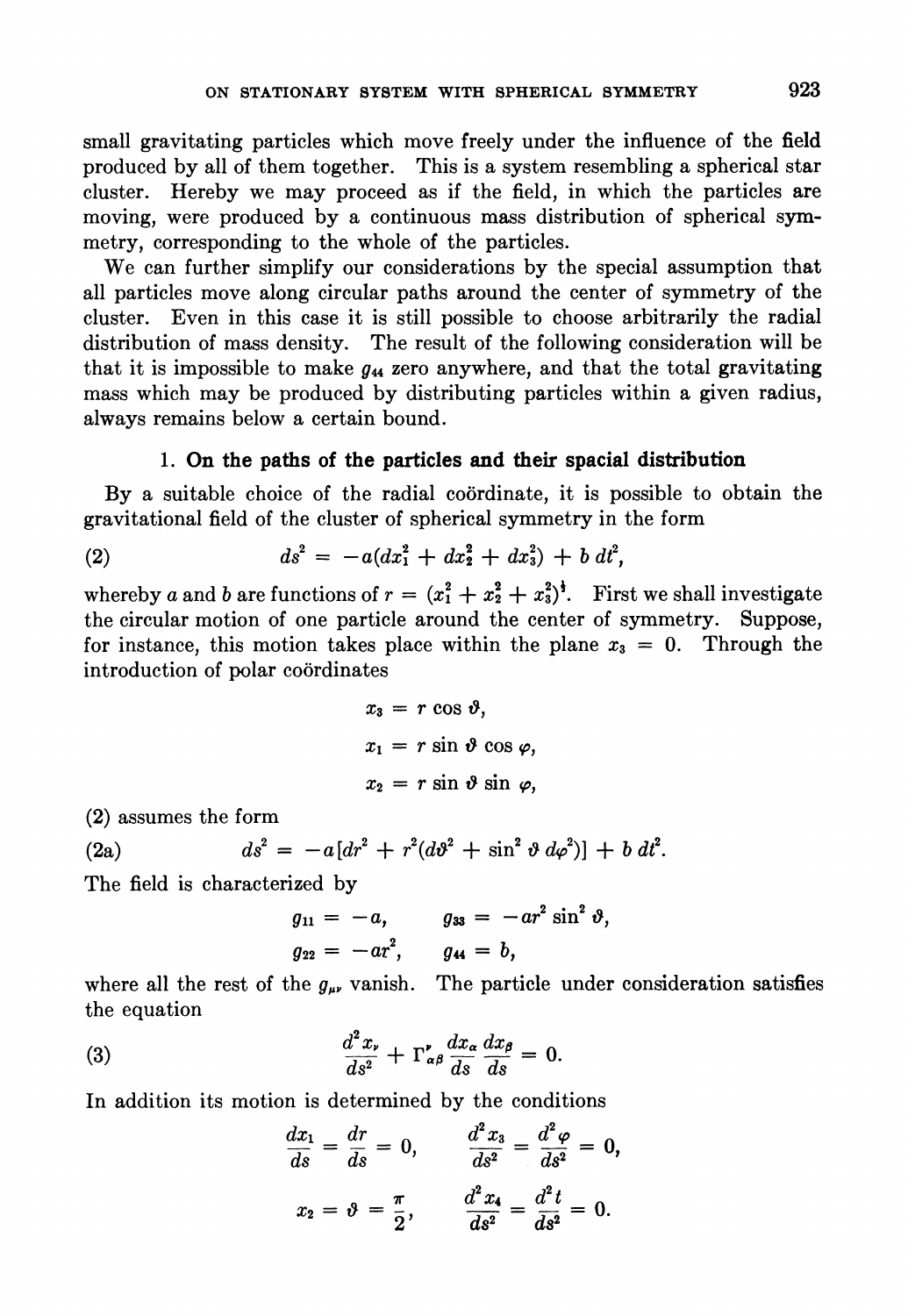It turns out that (3) is satisfied when

$$
\Gamma^{1}_{33}\frac{dx_{3}}{ds}\frac{dx_{3}}{ds}+\Gamma^{1}_{44}\frac{dx_{4}}{ds}\frac{dx_{4}}{ds}=0,
$$

or when

(4) 
$$
-(ar^2)' \left(\frac{d\varphi}{dt}\right)^2 + b = 0.
$$

Because of (2a), we have

(5) 
$$
\left(\frac{ds}{dt}\right)^2 = -ar^2\left(\frac{d\varphi}{dt}\right)^2 + b.
$$

Thus,  $d\varphi/dt$  and  $ds/dt$  are determined when the field is given.

Because  $ds<sup>2</sup>$  has to be positive for the world line of a particle in motion we have

$$
\left(\frac{ds}{dt}\right)^2 = b - ar^2 \left(\frac{d\varphi}{dt}\right)^2 = b - ar^2 \frac{b'}{(ar^2)'} > 0,
$$

or

(6) 
$$
1 - \frac{\frac{b'}{\bar{b}}}{\frac{(ar^2)}{ar^2}} > 0.
$$

By applying this condition to Schwarzschild's field (1) we obtain

(6a) 
$$
r > \frac{\mu}{2}(2 + \sqrt{3}).
$$

It follows that in the case of a Schwarzschild field a particle is bound to follow a path with a radius greater than  $(2 + \sqrt{3})$  times the radius of the Schwarzschild singularity. This fact has the greatest significance for the following investigation: In the outermost layer of our particle cluster (and beyond it) the gravitational field is given by (1). It follows that the total gravitating mass of the cluster determines a lower limit for the radius of the cluster; this radius is (in coordinate measure) more than  $(2 + \sqrt{3})$  times greater than the radius of the Schwarzschild singularity as defined by the field in the empty space outside the cluster.

The normal to the plane in which the particle considered moves has the direction of  $x_3$ . If it is assumed that the normals to an infinite number of such planes are distributed at random and also that the phase angles of the paths are subject to a random distribution, then we obtain a cluster of particles of spherical symmetry whose paths have the radius r. The most general cluster to be considered by us consists of an infinite number of clusters of this special type which belong to all values of  $r$ . (More accurately speaking, the whole cluster consists, of course, of a finite number of particles so that a field is created which only approximates spherical symmetry.)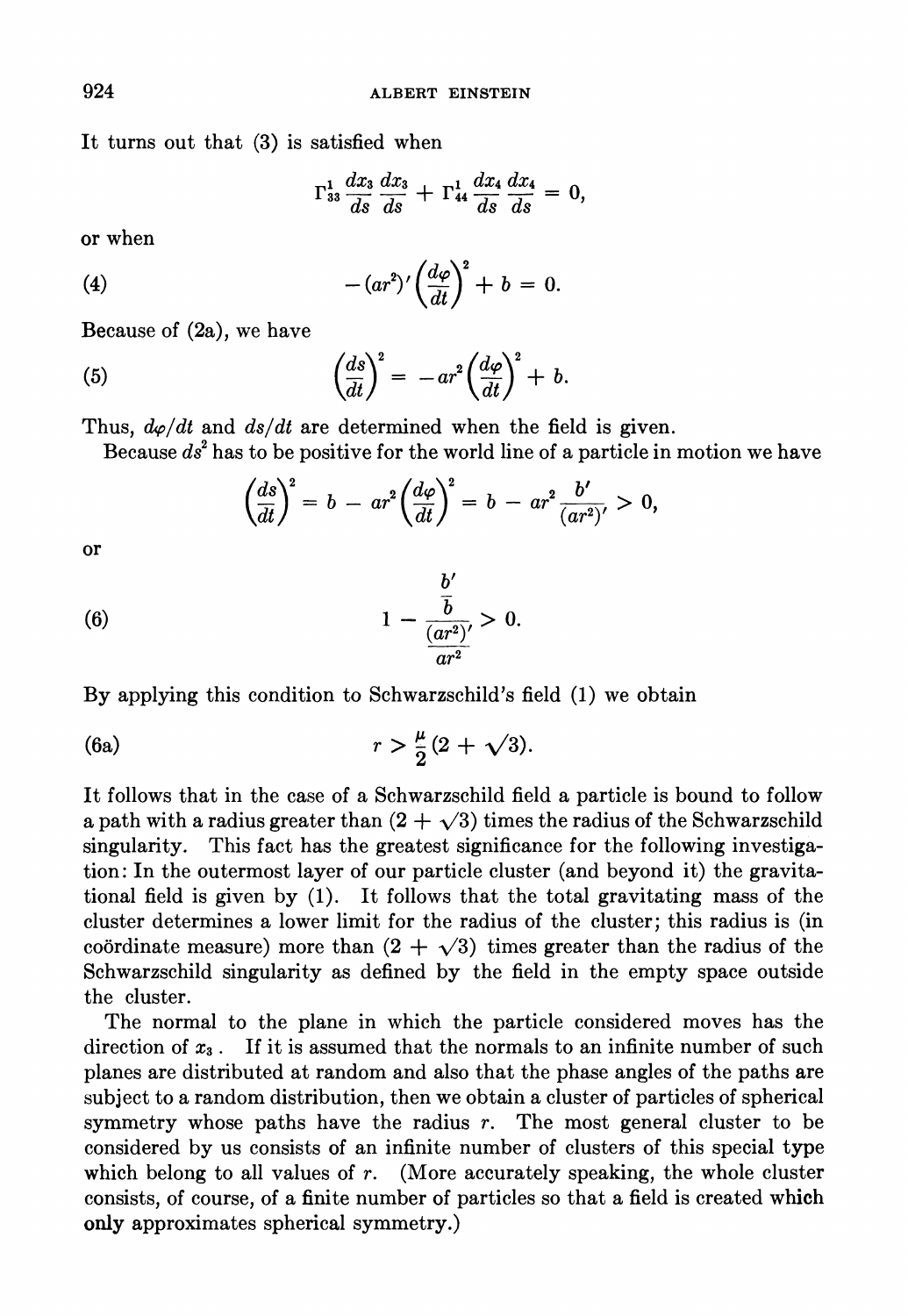In order to formulate the conditions of dynamical equilibrium of the cluster under the influence of its own gravitational field, we first have to compute the energy tensor belonging to such a cluster. For this purpose we assume, for the sake of simplicity that all particles have the same mass  $m$ .

# 2. The Matter-Energy Tensor of the Cluster

We consider the motion of particles within a volume element on the  $x_3$ -axis. The velocity vectors all have the same amount, they are perpendicular on the  $x_3$ -direction, and they are evenly distributed with respect to the directions within the  $x_1, x_2$ -plane. We know further that the matter-energy tensor depends also on the particle density and on the gravitational potentials, but not on the derivatives of the latter. It is, therefore, possible to determine this tensor by a straightforward calculation.

First we consider particles, with the mass  $m$  and the particle density  $n_0$  per unit volume, at rest with respect to a coordinate system of the theory of restricted relativity. In such a case of the energy tensor only the (44)-component exists,

$$
T^{44} = mn_0 \frac{dx_4}{ds} \frac{dx_4}{ds}.
$$

With respect to coordinate systems in relative motion in the  $x_1$ -direction we have the components

$$
T^{11} = mn_0 \frac{dx_1}{ds} \frac{dx_1}{ds}, \qquad T^{44} = mn_0 \frac{dx_4}{ds} \frac{dx_4}{ds},
$$

$$
T^{14} = mn_0 \frac{dx_1}{ds} \frac{dx_4}{ds}.
$$

The particle density *n* with respect to such a system is determined by the equations:

$$
n_0V_0 = nV, \qquad V_0 ds = V dt,
$$

where  $V_0$  and V denote the rest volume and the coordinate volume respectively. Therefore we have

$$
n_0 = n \frac{ds}{dx_4}.
$$

We now consider the case when the velocity vector of the particle makes an angle  $\alpha$  with respect to the x<sub>1</sub>-axis, and is perpendicular to the x<sub>3</sub>-axis. By using the relations derived above and by introducing  $dl^2 = dx_1^2 + dx_2^2$ , we obtain

$$
T^{11} = mn \frac{ds}{dx_4} \left(\frac{dl}{ds}\right)^2 \cos^2 \alpha, \qquad T^{12} = mn \frac{ds}{dx_4} \left(\frac{dl}{ds}\right)^2 \cos \alpha \sin \alpha,
$$
  
\n
$$
T^{22} = mn \frac{ds}{dx_4} \left(\frac{dl}{ds}\right)^2 \sin^2 \alpha, \qquad T^{14} = mn \frac{ds}{dx_4} \frac{dl}{ds} \frac{dx_4}{ds} \cos \alpha,
$$
  
\n
$$
T^{44} = mn \frac{ds}{dx_4} \left(\frac{dx_4}{ds}\right)^2, \qquad T^{24} = mn \frac{ds}{dx_4} \frac{dl}{ds} \frac{dx_4}{ds} \sin \alpha,
$$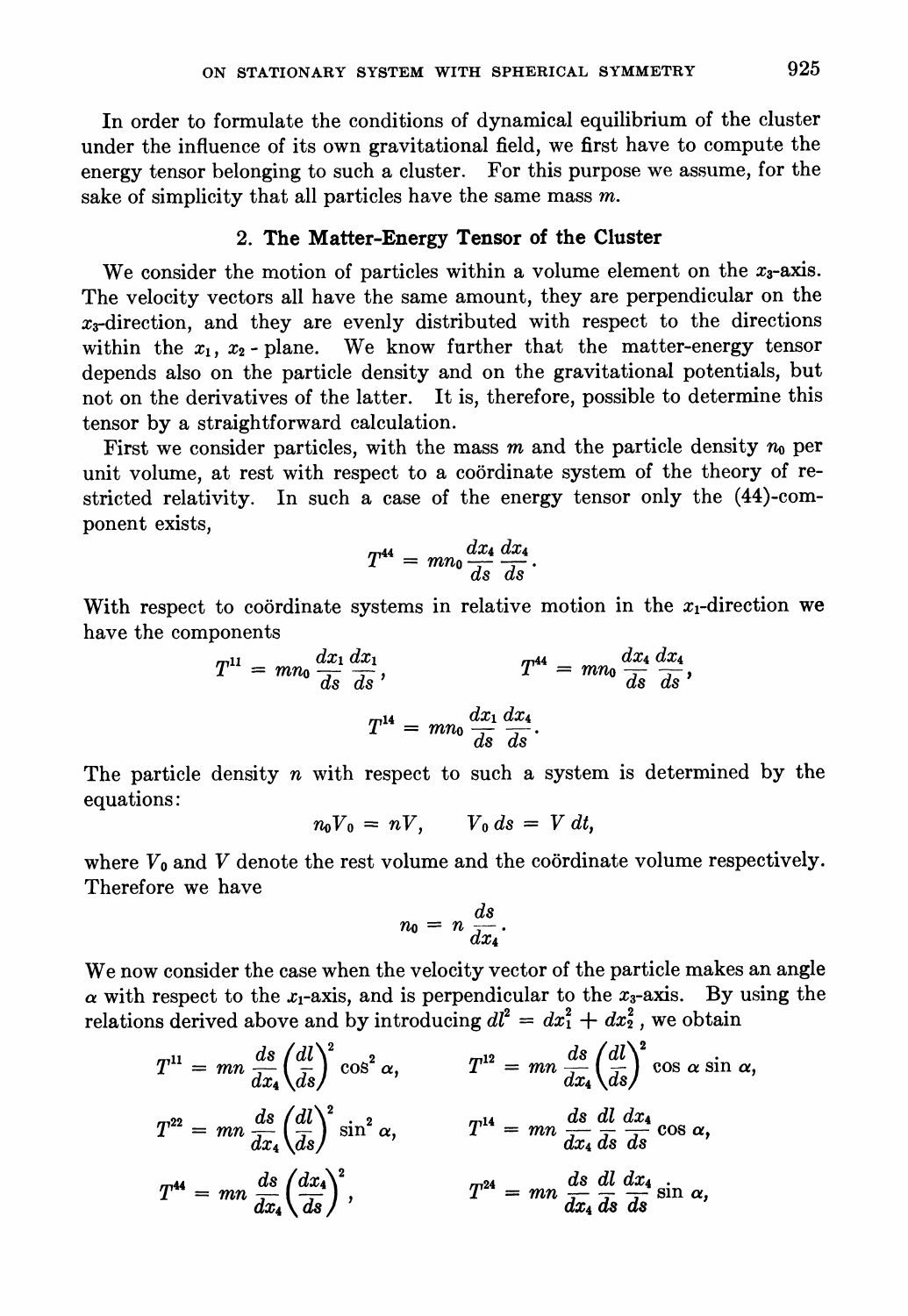all the other components of the energy tensor being zero. In the case that the velocity vectors are evenly distributed over all values of  $\alpha$  the result is

$$
T^{11} = T^{22} = \frac{1}{2}mn \frac{ds}{dx_4} \left(\frac{dl}{ds}\right)^2 = T_{11} = T_{22},
$$
  

$$
T^{44} = mn \frac{dx_4}{ds} = T_{44}.
$$

We now proceed to the case that the components of the metric tensor are  $g_{11} =$  $g_{22} = g_{33} = -a$  and  $g_{44} = b$ . The components of the energy tensor are obtained by applying the transformation law for tensors and by transforming the coordinates according to

$$
dx_a = a^{\dagger} d\bar{x}_a
$$

$$
dx_4 = b^{\dagger} d\bar{x}_4.
$$

We obtain

$$
\overline{T}_{11} = \left(\frac{dx_a}{d\overline{x}_a}\right)^2 T_{11} = aT_{11},
$$
\n
$$
\overline{T}_{44} = \left(\frac{dx_4}{d\overline{x}_4}\right)^2 T_{44} = bT_{44}.
$$

dl and  $dx_4$ , contained in  $T_{11}$  and  $T_{44}$ , are to be replaced dl by  $a^{\dagger}$ dl and  $dx_4$  by  $b^{\dagger}d\bar{x}_4$ . Further we have to introduce the particle density with respect to the new coordinates,  $\bar{n}$ , according to

 $n dx_1 dx_2 dx_3 = \bar{n} d\bar{x}_1 d\bar{x}_2 d\bar{x}_3$ 

or

$$
n = \bar{n}a^{-1}.
$$

After having made all these transformations and substitutions, and omitting the bars denoting the new coordinate system, we obtain

(7) 
$$
\begin{cases} T_{11} = T_{22} = \frac{1}{2}mn a^{\dagger} b^{-\dagger} \frac{ds}{dx_4} \left( \frac{dl}{ds} \right)^2, \\ T_{44} = mn a^{-\dagger} b^{\dagger} \frac{dx_4}{ds}. \end{cases}
$$

In these equations  $ds/dx_4$  and  $dl/ds$  have to be replaced by the expressions given by (4) and (5) which were derived from the equations of the geodesic lines. Further we write dt instead of  $dx_4$  and  $r d\varphi$  instead of dl. The final result is

(7a)  

$$
\begin{cases}\nT_{11} = T_{22} = \frac{1}{2}mn a^{-\frac{1}{2}} \frac{\beta'}{\alpha'} \left(\frac{\alpha'}{\alpha' - \beta'}\right)^{\frac{1}{2}},\\ \n\frac{a}{b} T_{44} = mn a^{-\frac{1}{2}} \left(\frac{\alpha'}{\alpha' - \beta'}\right)^{\frac{1}{2}},\n\end{cases}
$$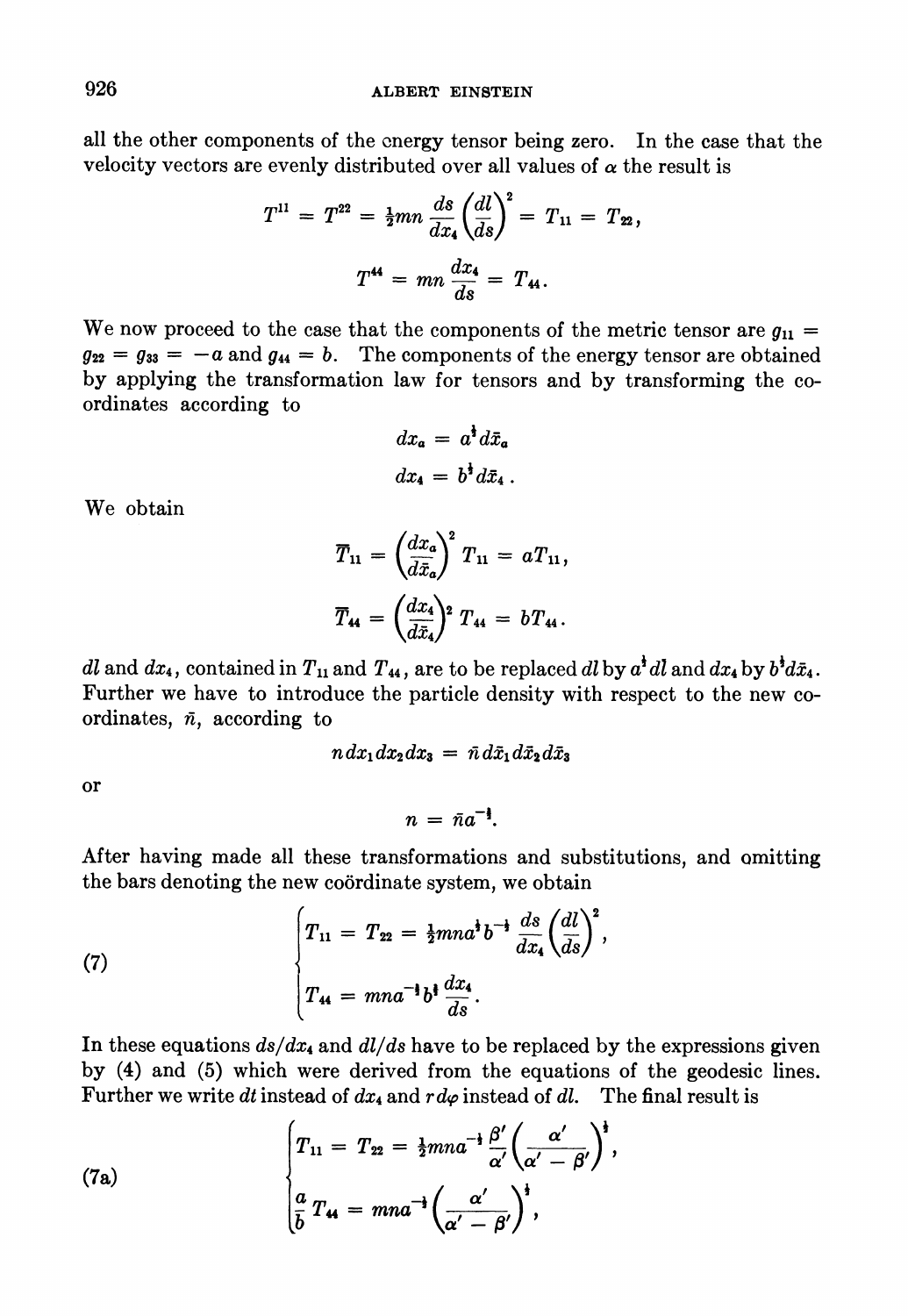where  $\alpha$  and  $\beta$  denote the expressions

(7b) 
$$
\begin{cases} \alpha = \ln (r^2 a), \\ \beta = \ln b. \end{cases}
$$

## 3. The Differential Equations of the Gravitational Field

The differential equation of a gravitational field which is due to a matterenergy tensor are

(8) 
$$
G_{\mu\nu} = R_{\mu\nu} - \frac{1}{2}g_{\mu\nu}R + \kappa T_{\mu\nu} = 0.
$$

These equations have to be specialized for a static field of the type (2). By a straight forward calculation the following equations are obtained for a point on the  $x_3$ -axis:

(9) 
$$
-G_{33} = \frac{a'}{ra} + \frac{b'}{rb} + \frac{1}{4} \left(\frac{a'}{a}\right)^2 + \frac{1}{2} \frac{a'}{a} \frac{b'}{b} = 0,
$$

(10) 
$$
G_{11} = -\frac{1}{2} \left( \frac{a'}{a} \right)' - \frac{1}{2} \left( \frac{b'}{b} \right)' - \frac{1}{2} \frac{a'}{ra} - \frac{1}{2} \frac{b'}{rb} - \frac{1}{4} \left( \frac{b'}{b} \right)^2 + \kappa T_{11} = 0,
$$

(11) 
$$
\frac{a}{b}G_{44} = \left(\frac{a'}{a}\right)' + 2\frac{a'}{ra} + \frac{1}{4}\left(\frac{a'}{a}\right)^2 + \kappa T_{44}\frac{a}{b} = 0.
$$

For  $T_{11}$  and  $T_{44}$  we have to substitute the expressions given by (7a), (7b). As m is to be considered a given constant, the only functions of the coordinates in these equations are  $n$ ,  $a$ , and  $b$ . It is to be expected in the first place that  $n$ , i.e. radial distribution of matter, remains undetermined by the equations. This makes necessary the existence of an identity between the equations (9), (10), (11). In fact such an identity exists. Its form is

(12) 
$$
0 = G'_{33} + \left(\frac{2}{r} + \frac{1}{2} \frac{b'}{b}\right) G_{33} - \left(\frac{2}{r} + \frac{a'}{a}\right) G_{11} + \frac{1}{2} \frac{b'}{b} G_{44}.
$$

It may be obtained in the following way: We have constructed  $T_{\mu\nu}$  by considering particles which satisfy the equations of motion in the field. Therefore the covariant divergence of this tensor is bound to vanish identically. On the other hand, the divergence of  $R_{\mu\nu} - \frac{1}{2}g_{\mu\nu}R$  vanishes identically on account of the Bianchi identities. Of these four equations having the form of divergences only the one with the index 3 yields anything which does not already vanish identically with respect to the  $G_{\mu\nu}$ , and that is (12). From the form of (12) it follows that (10) is the consequence of (9) and (11). The problem is therefore reduced to (9) and (11), and the particle density remains undetermined, as was to be expected.

This result makes possible a further simplification of the problem. If, in (9), the quantities  $\alpha = \ln (r^2 a)$  and  $\beta = \ln b$  are introduced, we obtain the equation

(13) 
$$
-\frac{2}{r^2} + \frac{1}{2}\alpha'^2 + \alpha'\beta' = 0.
$$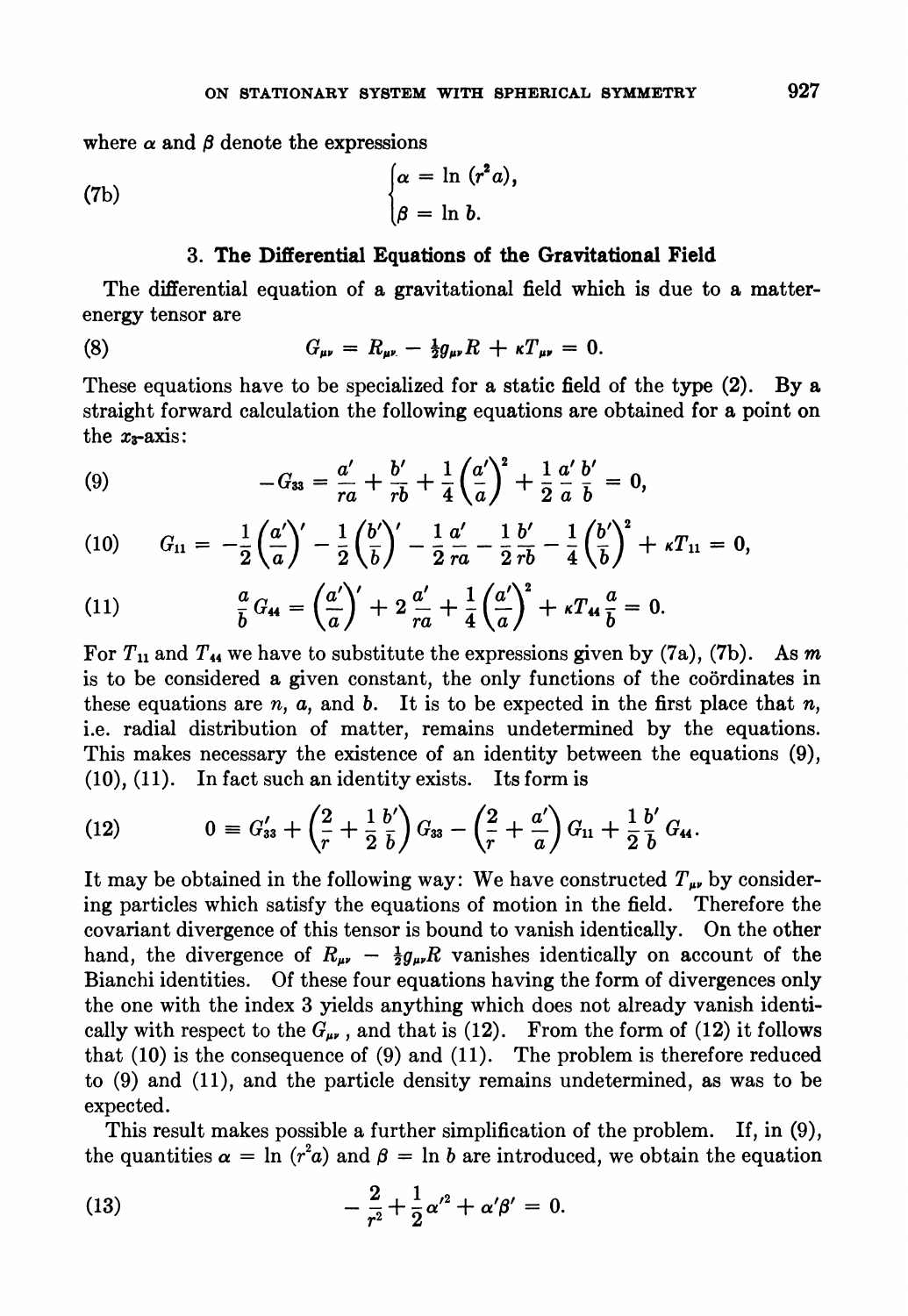By taking into account (13) and (7a), we obtain from (11)

(14) 
$$
\alpha'' + \frac{\alpha'}{r} + \frac{1}{4}\alpha'^2 - \frac{1}{r^2} + \kappa mn a^{-1} \left( \frac{\alpha'^2}{\frac{3}{2}\alpha'^2 - \frac{2}{r^2}} \right)^{\frac{1}{2}} = 0.
$$

This is a differential equation for  $a$  alone. When  $a$  is already known  $b$  is obtained by a simple integration from

(13a) 
$$
\beta' = \frac{1}{\alpha'} \left( \frac{2}{r^2} - \frac{1}{2} {\alpha'}^2 \right).
$$

#### 4. Localization of the Particles within a Thin Spherical Shell

Outside the cluster, the gravitational field is represented by Schwarzschild's solution which, with our choice of the coordinate system, is given by (1). Inside the cluster, the field is determined by  $(14)$ . Thereby, the function *n* is to be considered as given. However,  $n$  is not completely arbitrary, as the total radius of the cluster is restricted by the lower limit given by (6a).

Equation (14) represents a complicated relation between the particle density  $n$  and the function  $\alpha$  representing the gravitational field. The limiting case, however, in which the gravitating particles are concentrated within an infinitely thin spherical shell, between  $r = r_0 - \Delta$  and  $r = r_0$ , is comparatively simple. Of course, this case could only be realized if the individual particles had the rest-volume zero, which cannot be the case. This idealization, however, still is of interest as a limiting case for the radial distribution of the particles.

We divide the whole space into three zones for separate consideration, part  $O$ to be the part outside the shell,  $r \ge r_0$ , part I to be the part inside the shell,  $r \le r_0 - \Delta$ , and part S to be the part of the shell  $r_0 - \Delta \le r \le r_0$ . In O, the gravitational field is represented by  $(1)$ , in  $I$ , it is represented by  $(2)$  with constant values of a and b. It follows that  $a'$  (and  $\alpha'$ ) have to change within S the faster the smaller  $\Delta$  is chosen. However, as a' remains finite in S, a itself changes only infinitely little in S. It is, therefore, permissible in S to neglect  $\alpha'$ compared with  $\alpha''$ . We therefore replace (14) within S by

(14a) 
$$
\alpha'' + \kappa mn a^{-1} \left( \frac{\alpha'^2}{\frac{3}{2} \alpha'^2 - \frac{2}{r^2}} \right)^{\frac{1}{2}} = 0,
$$

where  $a$  and  $r$  are to be treated as constants for integration purposes. We introduce the variable

$$
z^2 = \frac{3}{4} r^2 \alpha'^2 - 1
$$

and the "constant"

$$
C = \kappa m a^{-\frac{1}{2}} \frac{r}{\sqrt{2}}
$$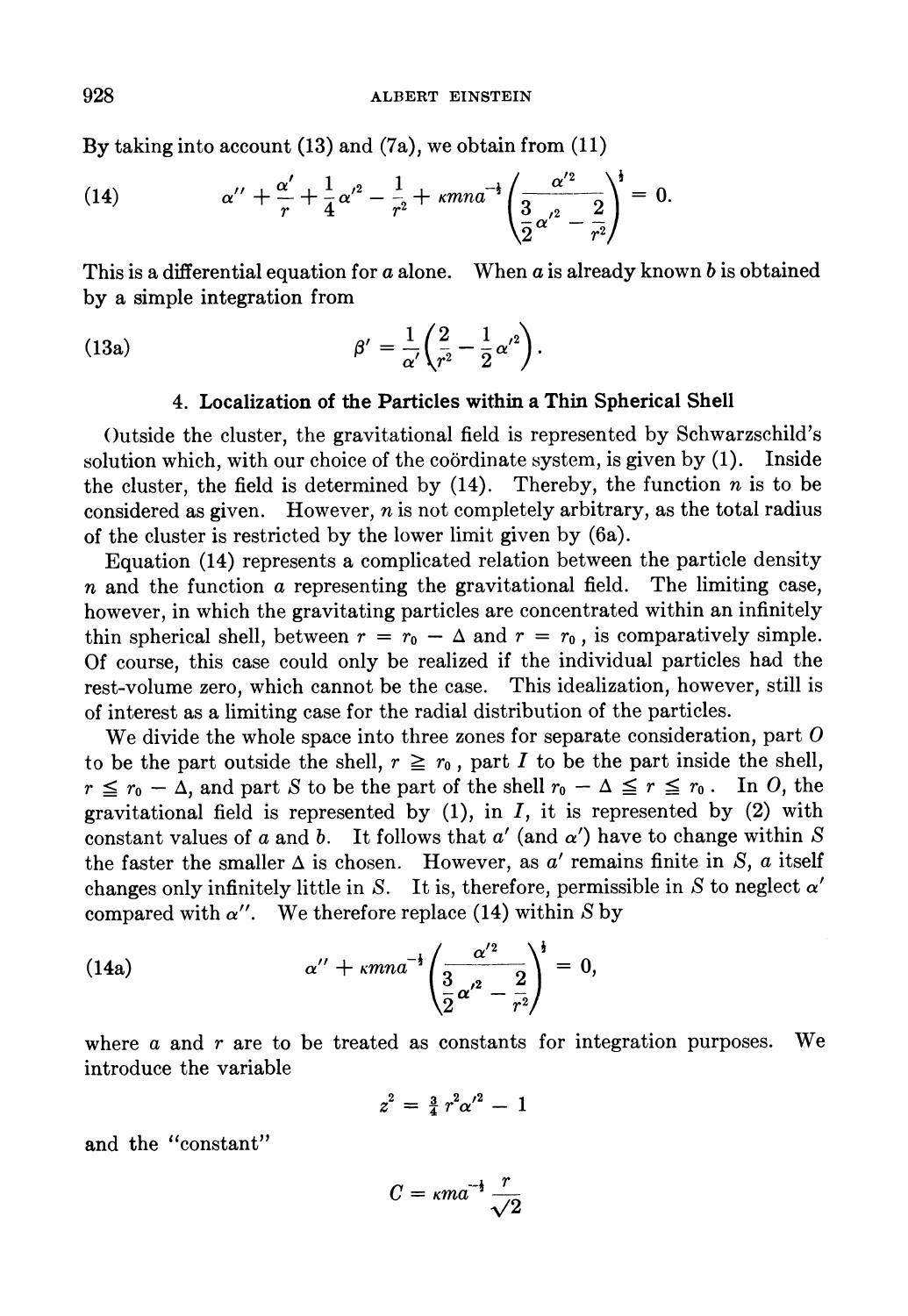and obtain the equation

(14b) 
$$
\left(1-\frac{1}{1+z^2}\right)dz = Cndr.
$$

z is hereby determined as a function of r within S if n is given as a function of r. When the integration is carried out between  $r_0 - \Delta$  and  $r_0$  we obtain

(15) 
$$
|z - \arctg z|_{r_0}^{r_0-\Delta} = \frac{C}{4\pi r_0^2} N = \frac{\kappa}{8\pi} \sqrt{2} a^{-\frac{1}{2}} \frac{mN}{r_0},
$$

where  $N$  designates the number of particles in  $S$ . It follows from (1) that for  $r = r_0$ 

(15a) 
$$
z_{r_0} = \sqrt{2} \frac{(1 - 4\sigma + \sigma^2)^{\frac{1}{2}}}{1 + \sigma}, \qquad \sigma = \frac{\mu}{2r_0},
$$

and from  $(2)$  that, because of a and b being constant in I, in I

$$
(15b) \t\t\t z_{r_0-\Delta} = \sqrt{2}.
$$

It follows from (6a) that

$$
\sigma < \frac{1}{2+\sqrt{3}} = 2 - \sqrt{3}.
$$

It turns out that this is just the condition for the numerator of the expression for  $z_{r_0}$  to be real. (15), for each possible  $r_0$ , gives the relationship between the sum of the masses of the particles,  $mN$ , and the total gravitating mass  $\mu$  of the cluster. For large values of  $r_0$ , with a fixed value of  $\mu$ , one obtains in the limit

(16) 
$$
\mu = \frac{\kappa}{8\pi} mN.
$$

The factor  $\kappa/8\pi$  is due to the fact that m is measured in grams,  $\mu$ , however, in gravitational units. (16) therefore simply states that in this limiting case the gravitating mass of the cluster is equal to the sum of the particle masses.

The most illuminating way to express this result is the following:

Outside the shell  $(r \ge r_0)$ , the gravitational field is given by

$$
ds^{2} = -\left(1 + \frac{\mu}{2r}\right)^{4} \left(dx_{1}^{2} + dx_{2}^{2} + dx_{3}^{2}\right) + \frac{1 - \frac{\mu}{2r}}{1 + \frac{\mu}{2r}} dt^{2}.
$$

Inside the shell it is given by the same expression, with the difference, however, that r is to be replaced by the constant  $r_0$ , whereby the inequality

$$
r_0 > \frac{\mu}{2} (2 + \sqrt{3})
$$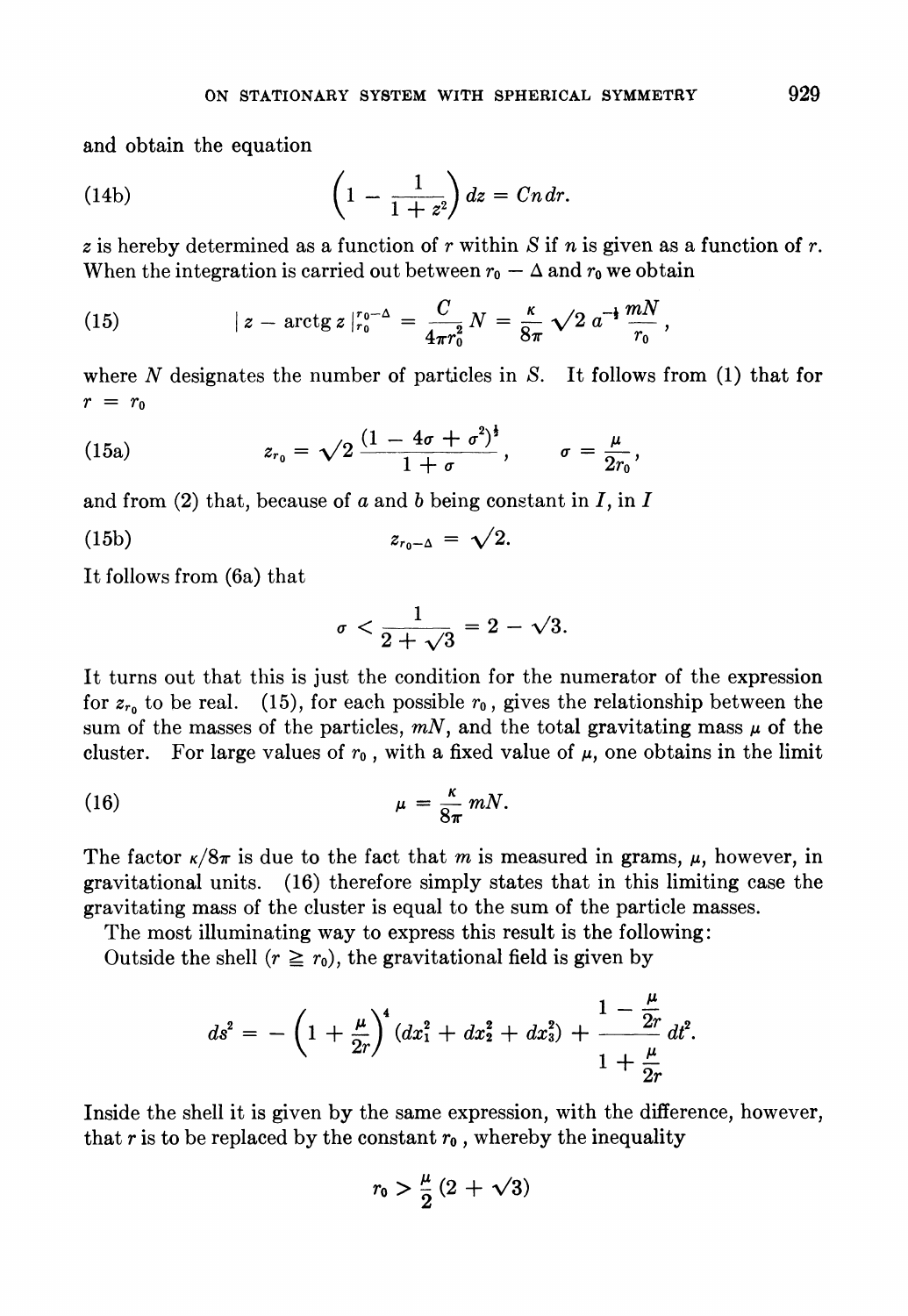must be satisfied. The number N of particles of the mass  $m$  which together form the shell is given by the following consideration: As an abbreviation we introduce

$$
\Sigma = \frac{\kappa}{8\pi} \frac{mN}{2r_0} = \frac{M}{2r_0}, \qquad \sigma = \frac{\mu}{2r_0}.
$$

Then we have

$$
\Sigma = \phi(\sigma) = \frac{[(\sqrt{2} - \arctg \sqrt{2}) - (z_{r_0} - \arctg z_{r_0})](1+\sigma)^2}{\sqrt{8}},
$$

where

$$
z_{r_0}=\sqrt{2}\,\frac{(1-4\sigma+\sigma^2)^{\frac{1}{2}}}{1+\sigma}
$$

 $\sigma$  can assume values between 0 and  $2 - \sqrt{3}(\sim 27)$ . The quantity

$$
\frac{\Sigma - \sigma}{\sigma}
$$

is only very little different from zero in this whole region. A few typical values are given in the following table:

| σ   | Σ<br>0 |
|-----|--------|
| .05 | .042   |
| .14 | .06    |
| .2  | .055   |
| .23 | .013   |
| .27 | 0.022  |

This leads to a very interesting consequence: First it is clear that  $(\Sigma - \sigma)/\sigma$ may be replaced by  $(\Sigma - \sigma)/\Sigma$  with good approximation and this by  $(M - \mu)/M$ . This latter quantity is the relative decrease of energy of the cluster when it contracts from an infinite radius to the radius  $r_0$ . The table shows that this contraction energy has a maximum near  $\sigma = 0.15$ , and for greater values of  $\sigma$ . i.e. smaller values of  $r_0$ , it decreases again. The physical cause of this effect is that, with decreasing  $r_0$ , the potential energy of the cluster decreases, but the kinetic energy increases. For sufficiently small values of  $r_0$  the latter effect surpasses the former.

It is therefore clear that the decrease of the radius with decreasing energy would come to an end for a value of about  $\sigma = 0.15$ , i.e. a radius of about  $6.7(\mu/2r_0)$ , while the lower limit of the radius as given by the velocity of light is  $(2 + \sqrt{3}) (\mu/2r_0)$ . The value of r corresponding to the minimum energy means an upper limit for the particle velocity in the direction of the tangent of about 0.65 times the light velocity.

### 5. Qualitative Discussion of the Case of Arbitrary Radial Mass Distribution

We consider the case of a given mass  $\mu$  and a shell radius  $r_0$  satisfying the inequality (6a). When a number  $N$  of particles is brought into this shell zone,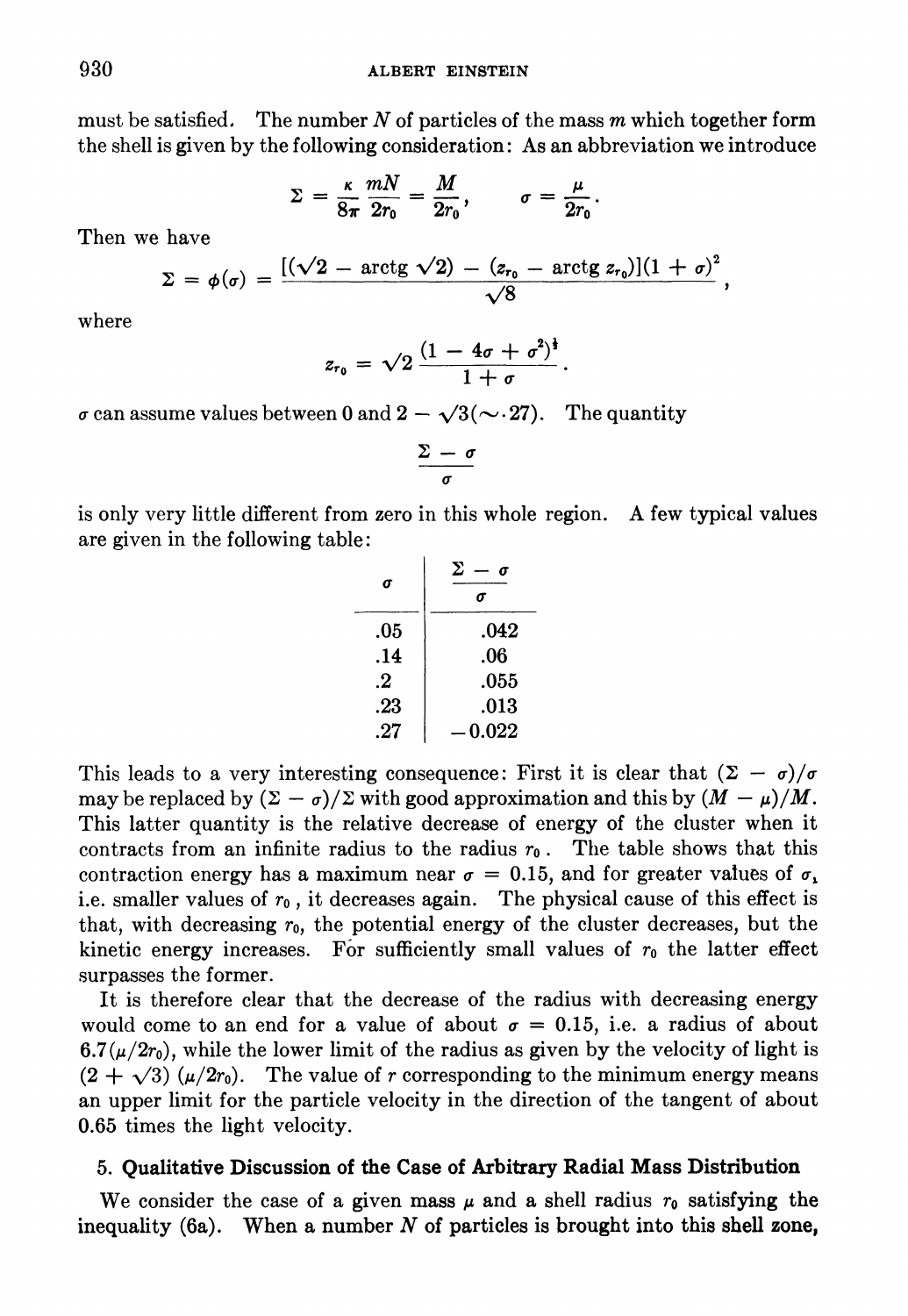as determined by (15), then the exterior gravitational field is just completely screened off from the interior  $I$  so that there the field will be Euclidean. This means that the line element in I is characterized by constant values of a and b, where b cannot reach its lower limit  $1/\sqrt{3}$ .

If, however, the number of particles in  $S$  is chosen smaller than according to (15) then the field will not be screened off entirely  $(\mu$  is hereby regarded as being kept fixed). We can then satisfy the theory formally by replacing the Euclidean line element in  $I$  by a Schwarzschild line element of the form

$$
a = A\left(1 + \frac{\mu_1}{2r}\right)^4, \qquad b = B\left(\frac{1 - \frac{\mu_1}{2r}}{1 + \frac{\mu_1}{2r}}\right)^2
$$

where A, B, and  $\mu_1$  are constants.  $\mu_1$  will be smaller than  $\mu$  which characterizes the field outside the shell. This interior field has a singularity of the Schwarzschild type  $(b = 0)$  at  $r = \mu_1/2$ .

This singularity, however, can be removed by introducing a second shell  $S_1$ inside S, which has to be constructed so that the gravitational field in its interior will be Euclidean. The whole cluster will then consist of two shells S and  $S_1$ and will have no Schwarzschild singularity.

Again this system can be modified by reducing the number of particles in  $S_1$ so that it will not screen off its exterior field (between S and  $S_1$ ) entirely; then a third shell  $S_2$ , of still smaller radius, may be constructed so that *its* exterior field is just screened off entirely from its interior.

This method can be reiterated up to the center of the cluster. Thus one obtains clusters with the most varied radial mass distributions. There will be also various steady distributions. It is impossible, however, that  $b$  should vanish anywhere. The radius of the cluster will always be greater than the limiting radius  $\frac{1}{2}\mu(2 + \sqrt{3})$ , and it will not be possible to concentrate the matter of the cluster arbitrarily densely near the center of the cluster.

#### 6. The Case of Continuous Particle Density

The consideration given in part 5. leads toward the solution for continuous distributions of the particle density. We divide the interval  $0 \le r \le r_0$  into an infinite number of equal parts  $dr$ . We imagine that there is constructed in the center of each partition  $dr$  a shell of a two dimensional character of the type discussed in part 4. The shells may be chosen so that they are equivalent to a continuous distribution of mass. Between any two subsequent shells we shall have a gravitational field of the Schwarzschild type

(17) 
$$
ds^{2} = -A\left(1 + \frac{\tau}{2r}\right)^{4} (dx_{1}^{2} + dx_{2}^{2} + dx_{3}^{2}) + B\left(\frac{1 - \frac{\tau}{2r}}{1 + \frac{\tau}{2r}}\right)^{2} dt^{2},
$$

where A, B, and  $\tau$  are constants which differ only infinitesimally for two neighboring regions. Then the sum total of all these partial solutions constitutes the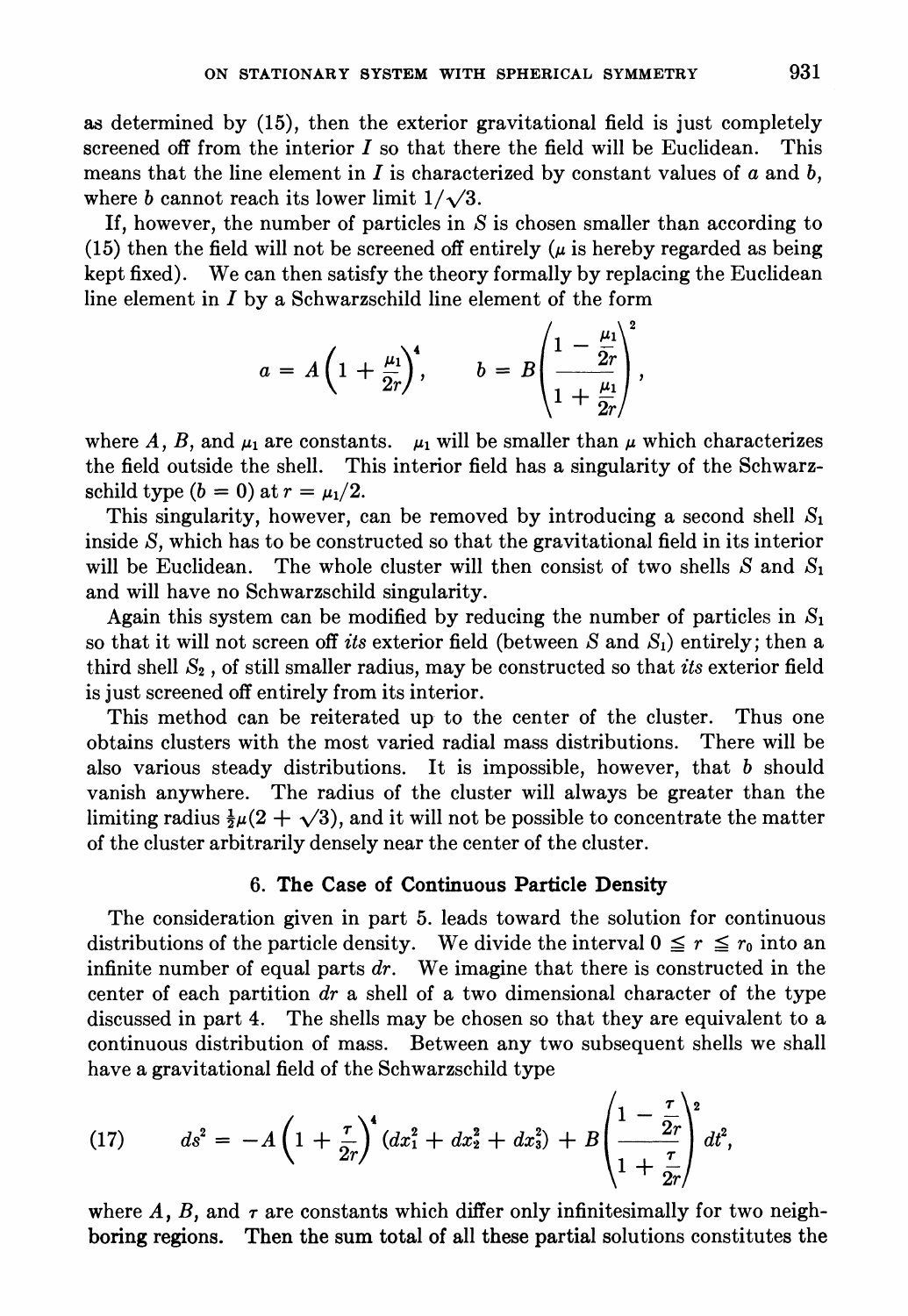gravitational field inside the cluster. Our task is to determine A, B, and  $\tau$  as functions of r.

We consider two neighboring Schwarzschild solutions which belong to the radius intervals  $r - \frac{1}{2} dr$  to  $r + \frac{1}{2} dr$  and  $r + \frac{1}{2} dr$  to  $r + \frac{3}{2} dr$ . In the first region the values of  $A$ ,  $B$ , and  $\tau$  belong to the value  $r$  of the radius, in the second to the value  $r + dr$ . If we use the quantities introduced by (2) then the two local solutions are given by

$$
a(r; A, \tau), \qquad a(r; A + dA, \tau + d\tau),
$$

and

$$
b(r; B, \tau), \qquad b(r; B + dB, \tau + d\tau),
$$

where  $a, b$  are functions of  $r$  in accordance with (17). These two solutions are to assume the same values for a and b in the point  $r + \frac{1}{2} dr$  because these quantities must not change when we pass through a shell occupied by particles. It follows, up to quantities of the first order

$$
\frac{\partial a}{\partial A} dA + \frac{\partial a}{\partial \tau} d\tau = 0,
$$
  

$$
\frac{\partial b}{\partial B} dB + \frac{\partial b}{\partial \tau} d\tau = 0,
$$

or, in accordance with (17)

(18) 
$$
\begin{cases} \frac{dA}{A} + \frac{4}{r} \frac{r d\sigma + \sigma dr}{1 + \sigma} = 0, \\ \frac{dB}{B} - \frac{4}{r} \frac{r d\sigma + \sigma dr}{(1 + \sigma)(1 - \sigma)} = 0, \end{cases}
$$

where  $\sigma$  is written for  $\tau/2r$ .

These equations determine A, B as functions of r when  $\tau$  or  $\sigma$  is given as function of r. It turns out that  $\alpha$ ,  $\beta$ , computed from the solutions A, B of (18), are the solutions of (13), represented with the help of the "parameter" function  $\sigma$ .  $\tau$  is arbitrary within certain limits because it is closely connected with the mass distribution. On the other hand,  $A$ ,  $B$ , and  $\tau$  have to satisfy the condition that (17) makes possible circular particle paths for all values of  $r$ , i.e.  $a$  and  $b$  have to satisfy the inequality  $(6)$ . In connection with  $(17)$  we obtain the inequality

(19) 
$$
1 - \frac{\frac{B'}{B} - 4\frac{\sigma'}{(1+\sigma)(1-\sigma)}}{\frac{A'}{A} + \frac{2}{r} + 4\frac{\sigma'}{1+\sigma}} > 0.
$$

(18) and (19) together completely determine the problem within the cluster;  $\sigma$  is arbitrary save for the only restriction that, together with the values of A and B, calculated from (18), it has to satisfy (19).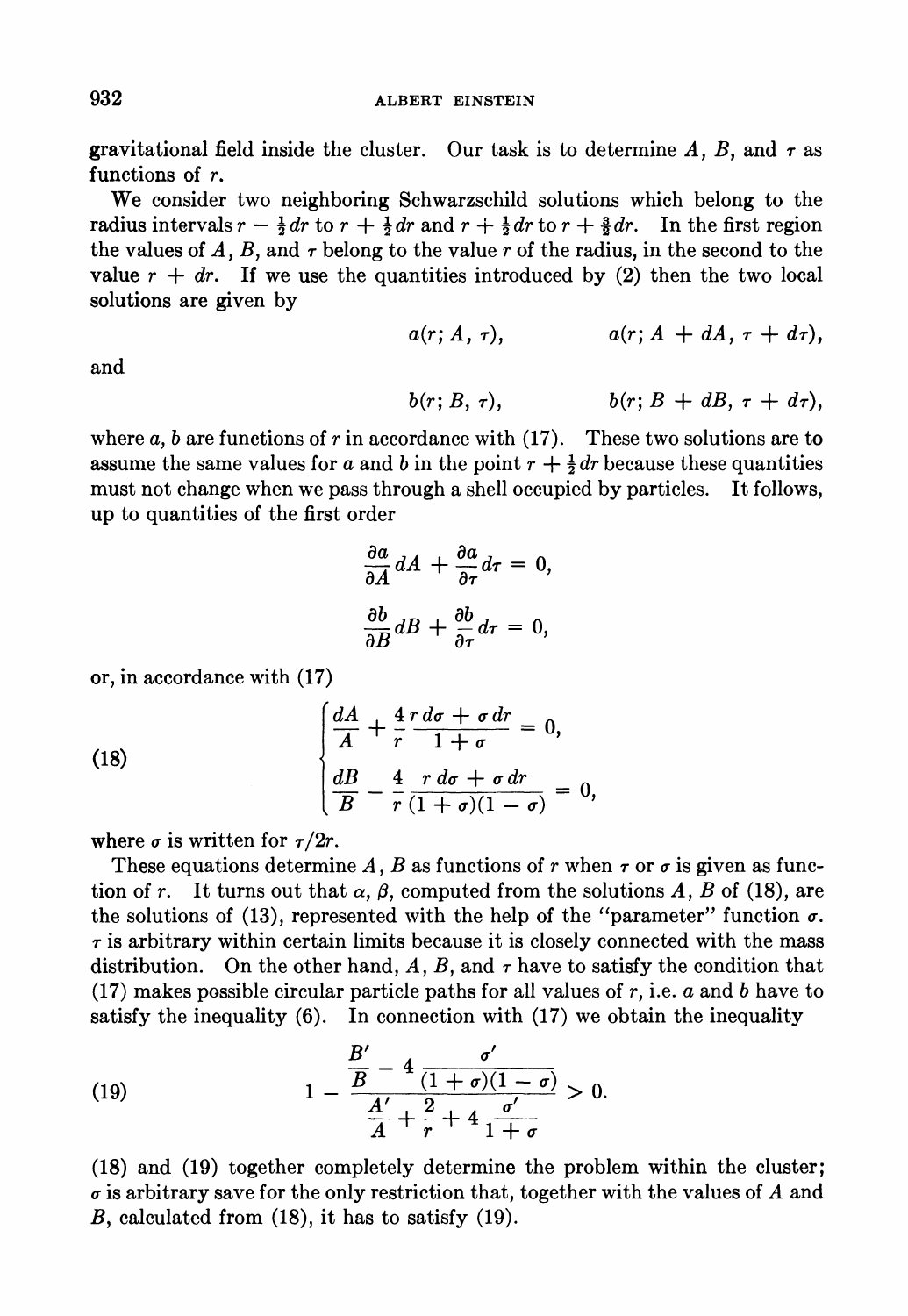For  $r \ge r_0$  we have, of course,  $A = B = 1$ , with  $\tau = \text{const.} = \mu$ . By using (18) we may write (19) thus:

$$
1 - \frac{4 \frac{\sigma}{(1+\sigma)(1-\sigma)}}{2-4 \frac{\sigma}{1+\sigma}} > 0
$$

or, with some transformations:

(19a) 
$$
\frac{(\sigma - 2 + \sqrt{3})(\sigma - 2 - \sqrt{3})}{(1 - \sigma)^2} > 0.
$$

This inequality has to hold within as well as outside the cluster. For infinite values of  $r$ ,  $\sigma$  vanishes. Further  $\sigma$  has to be positive, as negative masses are excluded. Because of the denominator,  $\sigma$  can nowhere be greater than 1. Therefore the numerator of the left hand side has to be positive. As the second factor of the numerator is always negative the first factor has to be negative, too. We therefore obtain

$$
\sigma < 2 - \sqrt{3}.
$$

This is a generalization of (6a) as (6a) was only proven to hold for the outside boundary of the cluster.

 $\tau$  represents the mass enclosed by the spherical surface of the radius  $r$ . In order that negative masses should be ruled out it is necessary that everywhere

$$
\frac{d\tau}{dr} \geq 0.
$$

It is further necessary that r vanishes for  $r = 0$ . Save for this condition r may be chosen arbitrarily if only  $\sigma$  satisfies (19b). When  $\tau$  and therefore  $\sigma$  is given then the problem of determining the gravitational field of the form (17) is reduced to the carrying out of two integrations, according to (18).

The equations (18) give us the integration of (13) with arbitrary mass density distribution, where the latter is expressed by  $\tau$  or  $\sigma$ . (14) gives the correspondign particle density n. We shall express n in terms of  $\sigma$ . We have

(21) 
$$
0 = \frac{2}{r} \left( \frac{1 - \sigma}{1 + \sigma} \right)' - \frac{4}{r^2} \frac{\sigma}{(1 + \sigma)^2} \pm \kappa m n a^{-\frac{1}{2}} \frac{1 - \sigma}{\sqrt{1 - 4\sigma + \sigma^2}}
$$

together with the relations

(22) 
$$
a = A(1 + \sigma)^4, \qquad \frac{A'}{A} = -\frac{4 \, r \sigma' + \sigma}{r \, 1 + \sigma}.
$$

Therefore, when  $\sigma$  is given as a function of r we obtain n by carrying out one integration only.

 $\sigma$  is positive and stays below the limit  $2 - \sqrt{3}$ . The square root of the denominator of the third term in (21) therefore is always positive. We further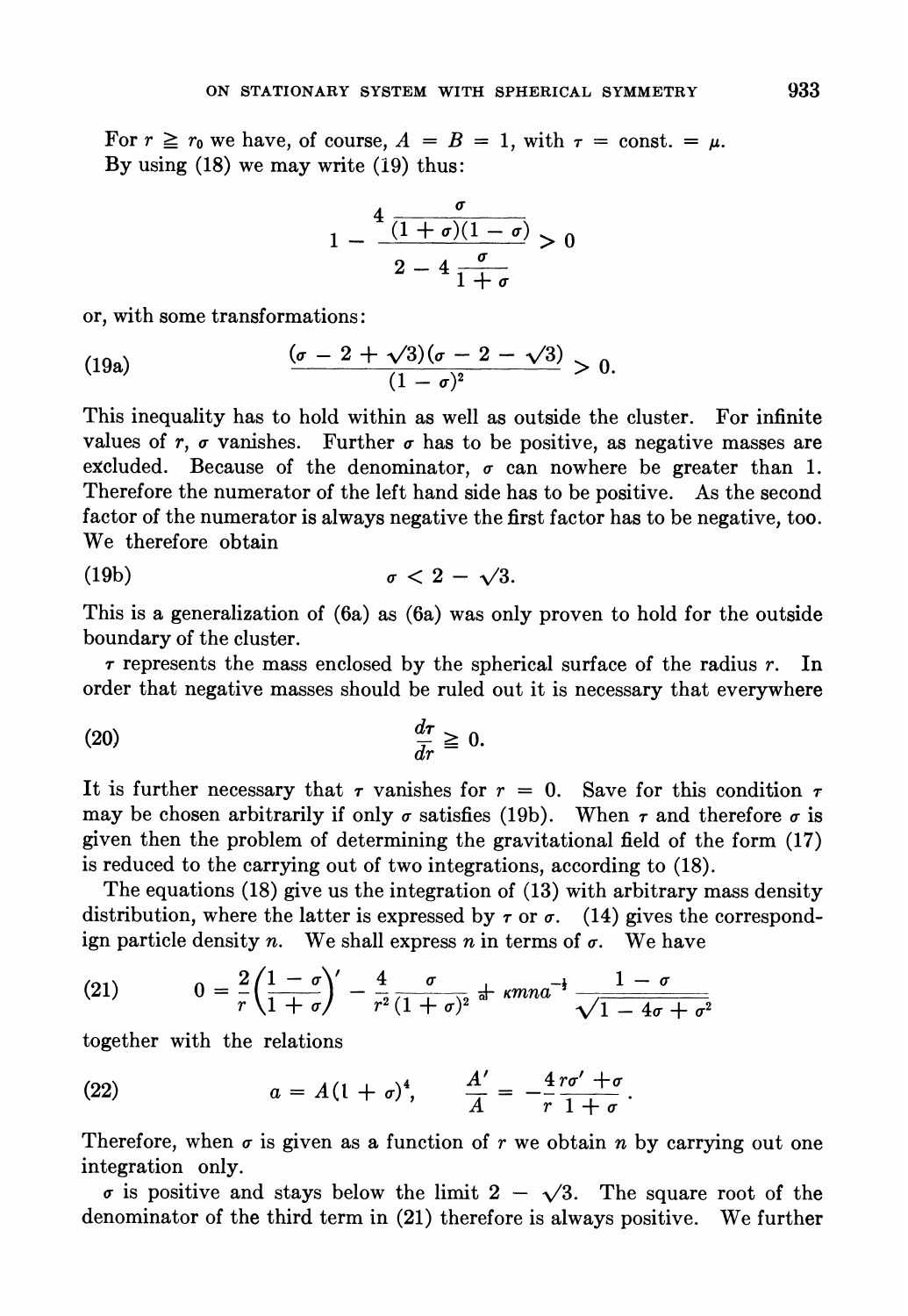have  $\tau/2r$  where  $\tau$  is the gravitating mass contained in a sphere of the radius r.  $\tau$  therefore increases monotonically with increasing  $r$ . If the mass density is to be finite in the region around  $r = 0$  then r has to decrease in that region at least as fast as  $r^3$  and  $\sigma$  at least as fast as  $r^2$ . Under these conditions the two first terms in (21) will be finite everywhere, and also  $A'/A$ , A, and a. (21) therefore gives us a finite value for  $n$ . It is further possible to prove from the properties of  $\tau$  that the sum of the two first terms in (21) is negative everywhere.

From all these considerations it can be followed that a and b are finite and not zero in the whole space.

By combining  $(2)$ ,  $(4)$ ,  $(17)$ , and  $(18)$  one can show that the ratio V between the particle velocity and between the light velocity pointing into the same direction, is given by

(23) 
$$
V^2 = \frac{\beta'}{\alpha'} = \frac{2\sigma}{(1-\sigma)^2}.
$$

When  $\sigma$  stays below a given limit V will stay below a certain limit, too.

## 7. A Special Case of Continuous Mass Distribution

It is of some interest to investigate the case where  $\sigma$  inside the cluster is a constant  $\sigma_0$ . Strictly speaking this case falls outside of our conditions as  $\sigma$ ought to decrease toward the point  $r = 0$  at least as fast as  $r^2$  in order that the density in the neighborhood of the center should stay finite. We can satisfy this condition by choosing  $\sigma$  for instance

$$
\sigma = \sigma_0 (1 - e^{-c r^2})
$$

where  $c$  is to be an arbitrary constant. We then consider from the start the limiting case of  $c = \infty$ . This special case is discussed here in order to supplement the discussions of part 4. There the whole mass was distributed as far outside (within the total radius  $r_0$ ) as possible, while here we have a strong concentration of mass toward the center of the cluster.

As  $\tau$  is the gravitating mass enclosed by a spherical surface of the radius r,  $d\tau/(4\pi r^2 dr)$  is the mean density of the gravitating mass in the point r. As  $\tau = 2\sigma_0 r$  we obtain for this mean density  $\sigma_0/2\pi r^2$ , i.e. a radial decrease of the density like  $1/r^2$  up to the cluster boundary  $r = r_0$ .

From (18), in accordance with (24) (in the limiting case of vanishing expo nential term), we obtain

(18a)  

$$
\begin{cases}\n\frac{dA}{A} = -\frac{4\sigma_0}{1 + \sigma_0} \frac{dr}{r},\\
\frac{dB}{B} = \frac{4\sigma_0}{1 - \sigma_0^2} \frac{dr}{r},\n\end{cases}
$$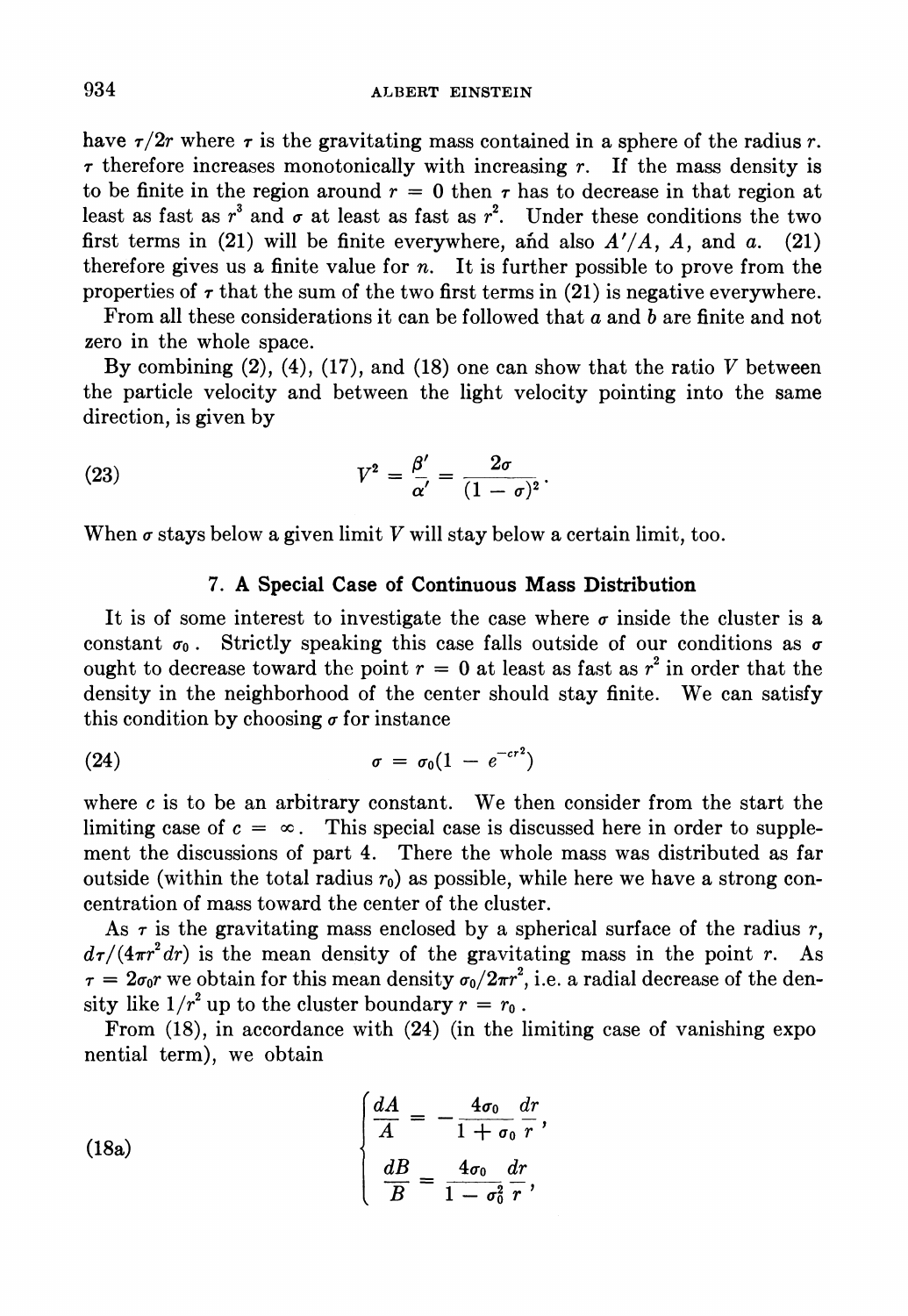and since for  $r = r_0$ , A and B have to assume the value 1

(18b)
$$
\begin{cases}\nA = \left(\frac{r}{r_0}\right)^{-4\sigma_0/(1+\sigma_0)},\\
B = \left(\frac{r}{r_0}\right)^{4\sigma_0/(1-\sigma_0^2)}. \n\end{cases}
$$

For  $r = 0$  we obtain  $a = \infty$  and  $b = 0$ . This type of singularity, however, is not to be taken seriously because it would be avoided if we had taken into consideration the exponential term in (24). It is to be noted that through a suitable choice of the mass distribution this singularity can be approximated, but not reached.

We make use of (21) in order to determine the relation existing between the sum of the rest masses of the particles  $M$ 

$$
M = \frac{\kappa}{8\pi} m \int_0^{r_0} n \cdot 4\pi r^2 dr,
$$

and the total gravitating mass of the cluster  $\mu$ . It can be shown that the first term of (21) gives only a vanishing contribution for infinitely great values of c. This follows from the fact that  $\left(\frac{1-\sigma}{1+\sigma}\right)'$  vanishes everywhere where the influence of the exponential term of (24) has become unnoticeable. We compute the contribution of the second term in (21) by omitting the exponential term from the start and obtain, after a short calculation, as the final result, with  $\mu = 2r_0\sigma_0$ 

(25) 
$$
M = \mu (1 - 4\sigma_0 + \sigma_0^2)^{\frac{1}{2}} \frac{1 + \sigma_0}{(1 - \sigma_0)^2}.
$$

This equation when compared with the relation

$$
\mu = 2\sigma_0 r_0
$$

allows an easy discussion of the essential properties of clusters of this type.

First it is easy to see that we have extremely simple relations when we change M but keep fixed  $\sigma_0$  ( $0 < \sigma_0 < 2 - \sqrt{3}$ ) and thereby the tangential velocity of the particles as measured in light velocity units. When  $M$  is multiplied by  $z$ the gravitating mass will be  $z\mu$  and the diameter of the cluster will be  $z \cdot 2r$ . The mean density will be multiplied by  $1/z^2$ .

In order to obtain a survey of all possibilities it is therefore sufficient to keep fixed the number of constituting particles and thereby M and to vary  $\sigma_0$  together with the diameter  $2r_0$  and the gravitating mass  $\mu$ . We obtain for  $M = 1$ 

$$
\mu = \frac{(1-\sigma_0)^2}{1+\sigma_0} (1-4\sigma_0+\sigma_0^2)^{-\frac{1}{2}}.
$$